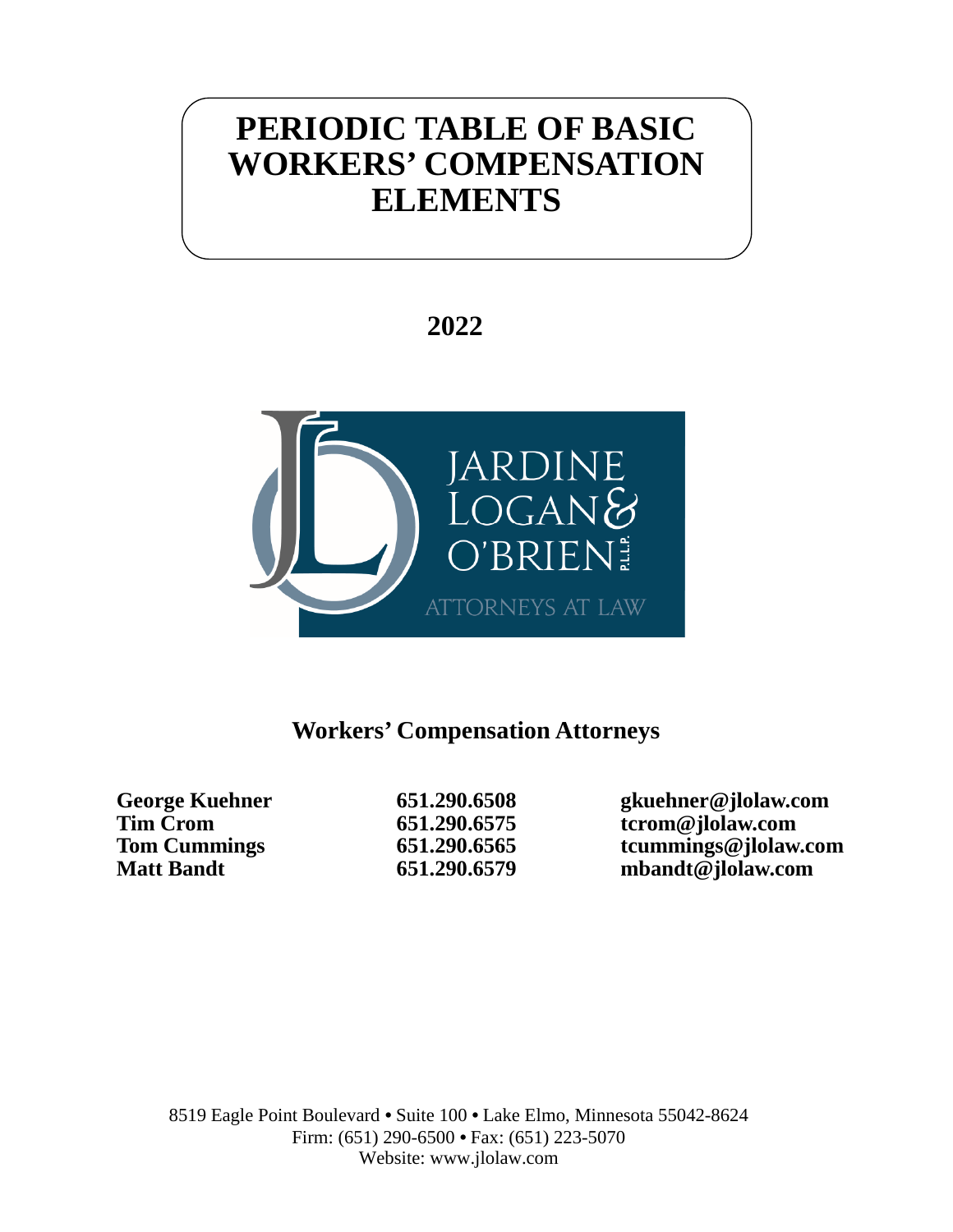The injured workers' average weekly wage on the date of injury controls the amount he gets for wage replacement benefits. The following methods of calculation apply for determining average weekly wage. Note that the specific facts of each case will determine what method is appropriate for calculation of the average weekly wage, and this is only a brief summary of the factors that can go into calculation of the wage.

Step 1: Pursuant to Minn. Stat. § 176.011 Subd. 18, you must first determine the daily wage. The daily wage is the wage paid by the employer to the employee, excluding tips and gratuities otherwise paid directly to the employee, and not accounted for by the employer.

> To determine the daily wage, divide total earnings paid during the 26 weeks before the date of injury by the "days in which the employee actually performed any of the duties of such employment." (e.g. \$18,000.00 earned and 130 days equals a daily wage of \$138.46).

> Board and other allowances may be included in the wage.

- Step 2A: Regular employment (i.e. full time 40 hours a week), multiply the daily wage by the number of days normally worked in the business of the employer. Minn. Stat. § 176.011 Subd. 18 (e.g. daily wage of \$138.46 multiplied by five days per week equals an average weekly wage of \$692.30 per week).
- Step 2B: Irregular earnings or employment: The 26 week averaging method is typically used. Note that minor variances from regular hours do not render wages "irregular" for purposes of using the averaging method. If earnings are variable enough to be deemed "irregular", then to calculate you divide earnings by 26 weeks (or less if the employee worked for the employer less than 26 weeks). For example, employee's combined earnings over 26 weeks come to \$19,250.00, divided by 26 weeks equals \$740.38 per week.
- Step 3: Construction and seasonal employment: In this area, take the daily wage as computed above and multiply it by a presumed five day work week pursuant to Minn. Stat. § 176.011(3) which states "in the case of the construction industry, mining industry or other industry where the hours of work are affected by seasonal conditions…", the wage shall be not less than five times the daily wage. Note that in situations where employees contract for different hours, i.e. a four day work week, the average weekly wage calculation will be based upon the contract (*Koziolek v. Aconite Corp.*, 49 W.C.D. 498 (1993)).

Note: There can be many variables which affect the calculation of the average weekly wage.

Note: Many factors can affect the issue of what constitutes "wages" and what constitutes "irregular earnings." Some of the variables which can effect the determination of the average weekly wage include the following:

> Overtime work — only included if the overtime was regular in the 26 week period preceding the injury. Minn. Stat. § 176.011 Subd. 18 provides that occasional overtime is not to be considered in computing the wage, however, if overtime is "regular" or "frequent" throughout the year, it is includable;

> Tips or gratuities – only included if paid through the employer; and

> Room and board or other allowances provided to the employee as part of the employment relationship (can

**AVERAGE WEEKLY WAGE** include such items as literally room and board, electricity, food allowance, certain per diems, bonuses if paid based on individual performance factors, etc.) Note: Health insurance and other employment related "benefits" are typically excluded and are not a part of the average weekly wage. As a general rule, amounts representing non-taxable portions of an employee's benefit package, including contributions to pension, annuity or retirement plans, are not includable in calculating the wage. Items such as paid sick leave, holidays and vacation pay are typically included as part of the wages for determining average weekly wage.

|         | <b>TEMPORARY TOTAL DISABILITY</b>                                                         |
|---------|-------------------------------------------------------------------------------------------|
| 8/1/75  | Cap is lifted, unlimited TTD                                                              |
| 1/1/84  | TTD ends 90 days post service of MMI or retraining                                        |
| 10/1/95 | TTD not to exceed 104 weeks (does not include<br>periods while employee is in retraining) |

10/1/08 TTD not to exceed 130 weeks (does not include periods while employee is in retraining); once employee paid 52 weeks TTD employer/insurer must notify employee in writing of 130-week limitation

#### **TEMPORARY PARTIAL DISABILITY**

- 8/1/74 Not to exceed 350 weeks (total weeks without regard to date of injury)
- 10/1/77 Cap is lifted, unlimited TPD
- 10/1/92 Capped—not to exceed 225 total weeks and in no event beyond 450 weeks after date of injury
- 10/1/18 Capped—not to exceed 275 total weeks and in no event beyond 450 weeks after the date of injury

#### **PERMANENT PARTIAL DISABILITY**

- 1. For injuries prior to 1/1/84:
	- a. Benefits paid based on percentage loss of a specific body part as rated by doctor
	- b. Rated percentage multiplied by number of weeks set forth in statutory schedule
- 2. Statutory apportionment available per statute for all injuries after 1/1/84 (Minn. Stat. § 176.101, subd. 4a):
	- a. The compensation payable for permanent partial disability for a current injury shall be reduced by the proportion of the disability which is attributable to a preexisting disability
	- b. An apportionment of a permanent partial disability shall be made only if the preexisting disability is clearly evidenced in a medical report or record made prior to the current personal injury
- 3. For injuries occurring 1/1/84-10/1/95:
	- a. Benefits paid based on loss of use of whole body as rated using applicable permanent partial disability schedules (Rule 5223.0010-.0250 or 5223.0300-.0650, depending on date of injury)
	- b. Two-tiered system with benefits paid as "economic recovery compensation" or "impairment compensation" generally depending on whether the employee received a suitable job offer within 90 days after service of MMI
- 4. For injuries occurring 10/1/95-9/30/00:
	- a. Two-tiered system eliminated (no E.R.C.)
	- b. Benefits paid periodically (weekly)
		- c. Benefits paid based on loss of use of whole body as rated using applicable permanent partial disability schedules (Rule 5223.0300-.0650)
		- d. Benefits paid using "impairment compensation" schedule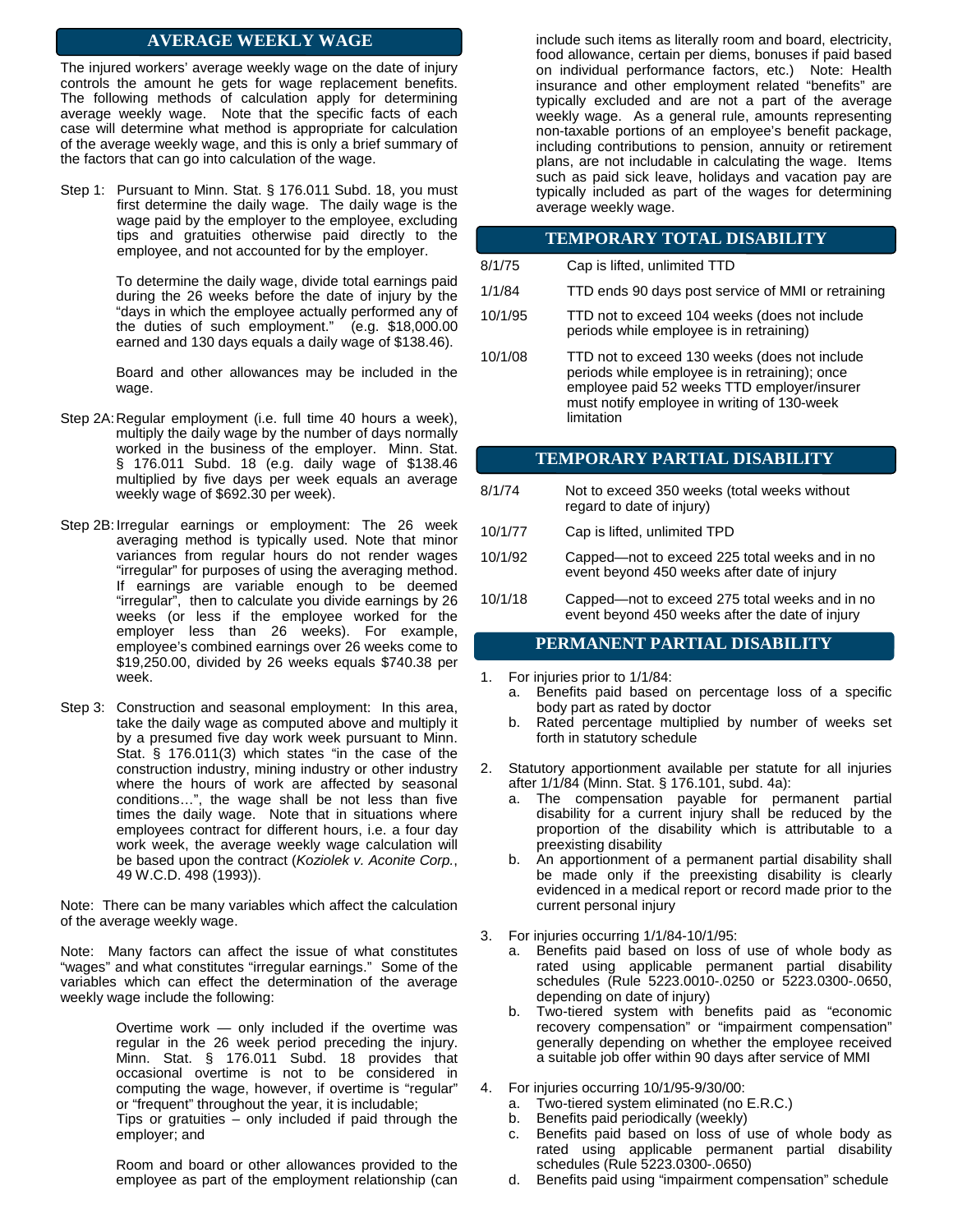- 5. For injuries occurring 10/1/00-present:
	- a. Benefits paid periodically or discounted lump sum at employee's request
	- b. Benefits paid based on loss of use of whole body as rated using applicable permanent partial disability schedules (Rule 5223.0300-.0650)
	- c. Benefits paid per permanent partial disability schedule

| PERMANENT PARTIAL DISABILITY SCHEDULE  |          |                                                            |  |  |  |
|----------------------------------------|----------|------------------------------------------------------------|--|--|--|
| <b>Percent of</b><br><b>Disability</b> |          | <b>Amount of Compensation</b><br>(based on date of injury) |  |  |  |
|                                        |          | 10/1/00-9/30/18 10/1/18-present                            |  |  |  |
| less than 5.5                          | \$75,000 | \$78,800                                                   |  |  |  |
| 5.5 to less than 10.5                  | 80,000   | 84,000                                                     |  |  |  |
| 10.5 to less than 15.5                 | 85,000   | 89,300                                                     |  |  |  |
| 15.5 to less than 20.5                 | 90,000   | 94,500                                                     |  |  |  |
| 20.5 to less than 25.5                 | 95,000   | 99,800                                                     |  |  |  |
| 25.5 to less than 30.5                 | 100,000  | 105,000                                                    |  |  |  |
| 30.5 to less than 35.5                 | 110,000  | 115,500                                                    |  |  |  |
| 35.5 to less than 40.5                 | 120,000  | 126,000                                                    |  |  |  |
| 40.5 to less than 45.5                 | 130,000  | 136,500                                                    |  |  |  |
| 45.5 to less than 50.5                 | 140,000  | 147,000                                                    |  |  |  |
| 50.5 to less than 55.5                 | 165,000  | 173,300                                                    |  |  |  |
| 55.5 to less than 60.5                 | 190,000  | 199,500                                                    |  |  |  |
| 60.5 to less than 65.5                 | 215,000  | 225,800                                                    |  |  |  |
| 65.5 to less than 70.5                 | 240,000  | 252,000                                                    |  |  |  |
| 70.5 to less than 75.5                 | 265,000  | 278,300                                                    |  |  |  |
| 75.5 to less than 80.5                 | 315,000  | 330,800                                                    |  |  |  |
| 80.5 to less than 85.5                 | 365,000  | 383,300                                                    |  |  |  |
| 85.5 to less than 90.5                 | 415,000  | 435,800                                                    |  |  |  |
| 90.5 to less than 95.5                 | 465,000  | 488,300                                                    |  |  |  |
| 95.5 through 100                       | 515,000  | 540,800                                                    |  |  |  |
|                                        |          |                                                            |  |  |  |

- 6. Formula for combining multiple ratings (M.S. § 176.105):  $A + B (1-A)$ 
	- $A =$  greater whole body impairment

 $B =$  lesser whole body impairment for second body part Example: 14% WBI due to spine injury; 8% WBI due to knee injury; .14 + .08 (1-.14) = 20.88% (not 22%)

# **PERMANENT TOTAL DISABILITY**

- 1. For injuries prior to 10/1/95:
	- a Presumed P.T. (M.S. § 176.101, subd. 5)
		- total and permanent loss of sight in both eyes
		- loss of both arms at shoulder
		- loss of both legs with no ability to use artificial member
		- complete & permanent paralysis (includes paraplegics)
		- total & permanent loss of mental faculties
	- b. 1/1/84: Retirement presumed with receipt of Social Security—old age and survivors retirement benefits; Presumption rebuttable
- c. Offset for benefits paid by any government disability program (Social Security, PERA) after \$25,000 in weekly total disability paid
- d. Unless employee falls within category set forth in paragraph a, determination is a medical/vocational determination
- 2. For injuries on or after 10/1/95:
	- a. Thresholds:
		- at least 17% whole body impairment; or
		- at least 15% whole body impairment and at least 50 years old; or
		- at least 13% whole body impairment, at least 55 years old and not completed 12th grade or obtained GED

(per *Frankhauser v. Fabcon, Inc*., 57 WCD 239 (1997) and *Allan v. R.D. Offutt Company*, 869 N.W.2d 31 (Minn. 2015), ratable impairments from any cause, occupational or non-occupational, may be combined to meet impairment thresholds, as long as the disability affects employability)

- b. Vocational/medical determination after threshold is met
- c. Minimum PTD rate: 65% of Statewide AWW (see schedule under supplementary benefits below)
- d. Benefit Termination
	- Injuries occurring 10/1/95—9/30/18: Employee presumed retired at age 67 unless rebutted by employee
	- Injuries on or after 10/1/18: No retirement presumption; benefits payable until age 72, or five years if over 67 when injured
- e. Offset for benefits paid by any government disability program (Social Security, PERA) after \$25,000 in weekly total disability paid
- f. Social Security offset may reduce benefits below 65% of Statewide AWW
- g. Social Security offset includes children's benefits

# **RETRAINING**

- 7/1/75: Up to 156 weeks of additional compensation during actual period of retraining according to schedule for temporary total disability
- 10/1/79: Up to 156 weeks of additional compensation; required to pay costs of implementing plan: tuition, books, travel, etc.; 125% of compensation rate during retraining
- 7/1/83: 25% provision deleted. Employee may petition for additional benefits not to exceed 25% of the compensation otherwise payable due to unusual or unique circumstances of the retraining plan
- 10/1/95: Request for retraining must be filed before 104 weeks of TTD or TPD paid. Employer/Insurer or TPA must inform Employee of the 104-week limitation in writing before 80 weeks of TTD or TTP paid (failure to provide notice will extend 104-week limitation and may result in penalty per M.S. § 176.102, subd. 11(d))
- 10/1/00: Request for retraining must be filed before156 weeks of TTD or TPD paid. Employer/Insurer or TPA must inform Employee of the 156-week limitation in writing before 80 weeks of TTD or TTP paid (failure to provide notice will extend 156-week limitation and may result in penalty per M.S. § 176.102, subd. 11(d))
- 10/1/08: Request for retraining must be filed before 208 weeks of TTD or TPD paid. Employer/Insurer or TPA must inform Employee of the 208-week limitation in writing before 80 weeks of TTD or TTP paid (failure to provide notice will extend 208-week limitation and may result in penalty per M.S. § 176.102, subd. 11(d))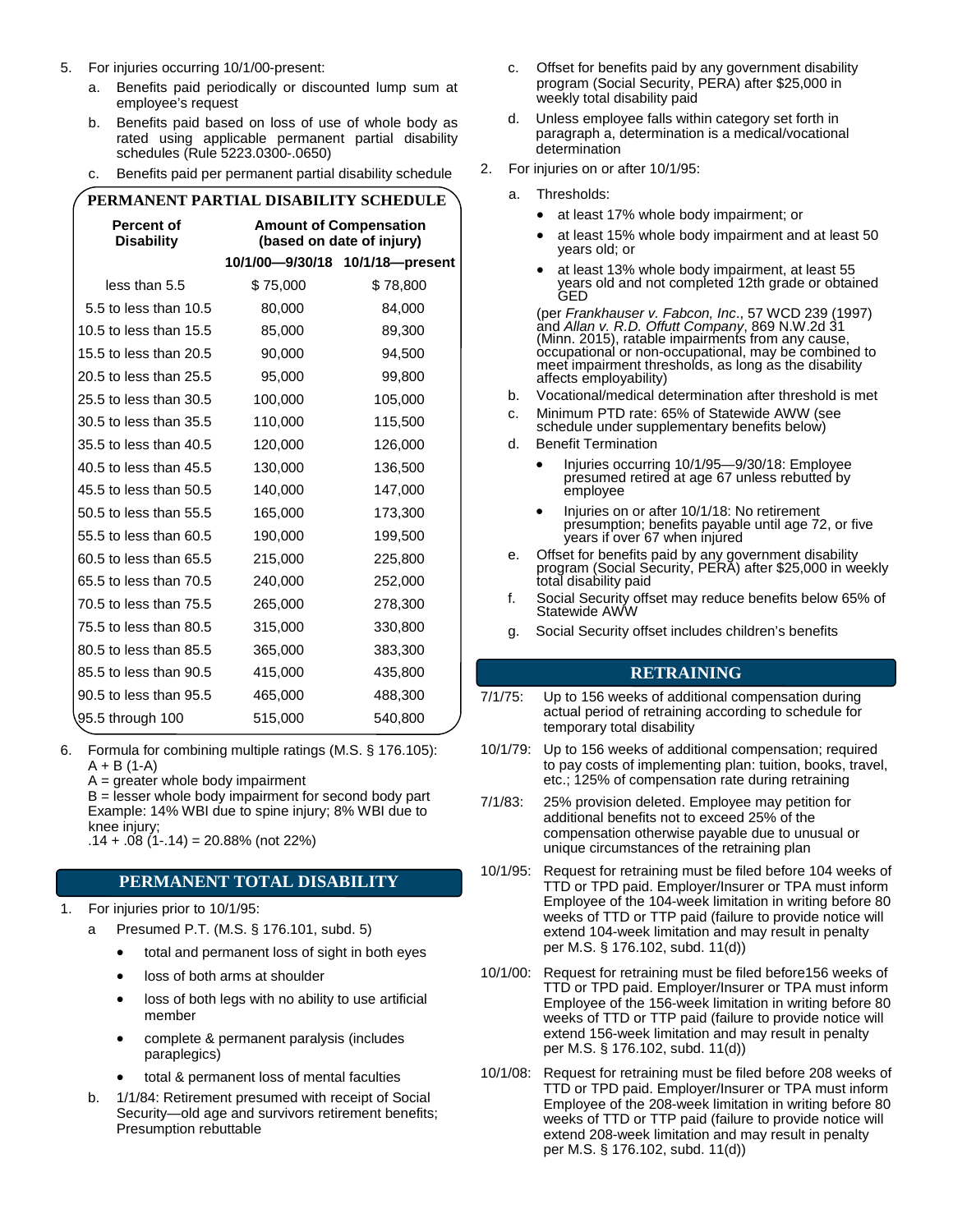# **DEATH & DEPENDENCY BENEFITS**

# M.S. § 176.111

- a. Spouse, no dependent child: 50% of AWW for 10 years
- b. Spouse one dependent child: 60% of AWW until child no longer dependent, then 50% of AWW for additional 10 years
- c. Spouse, two or more dependent children: 66⅔% of AWW until last child is no longer dependent, then 50% of AWW for additional 10 years
- d. Death benefits are subject to adjustment per M.S. § 176.645
- e. Combined total of weekly government survivor benefits and workers' compensation death benefits shall not exceed AWW (as adjusted per M.S. § 176.645)
- f. Minimum death benefit payable is \$60,000.00 (payable to dependents or, if none, to estate of employee) g. Death, no dependents:
	- within 14 days of death, notice to estate of \$60,000.00 payment
		- payment must be made within 14 days of notice of appointment or personal representative

# **REHABILITATION SERVICES, FEES AND COSTS**

Pursuant to Rule 5220.1900. (Maximum charges effective 10/1/21)

- 1. Charges for QRC not to exceed \$115.91/hour; \$86.93/hour for travel time; and \$57.96 for wait time
- 2. Job Development and placement service rate not to exceed \$92.83/hour
- 3. Charges escalated pursuant to M.S. § 176.645 on October 1, 1993 and October 1 of each succeeding year
- 4, When job placement/development is performed by someone other than QRC, the QRC's billing may not exceed six hours per 30-day calendar period

# **MEDICARE**

#### **Medicare Reporting & Set-Aside Obligations**

Federal law requires notice of a WC claim or settlement to Medicare. *See* http://www.cms.gov/Medicare/Coordination-of-Benefits-and-Recovery/Mandatory-Insurer-Reporting-For-Non-Group-Health-Plans/Downloads/New-Downloads/ NGHPQuickRef.pdf

### **Medicare Set-Aside Agreement**

When a settlement seeks to close future medical claims, federal law works to prevent future medical expenses from being shifted to Medicare. *If the claimant is a current Medicare beneficiary* and "total settlement" (includes wages, attorney fees, all future medical expenses and prescription drug costs + repayment of any Medicare conditional payments + past settlements, etc.) exceeds \$25,000, then a Medicare Set-Aside Agreement is necessary. (This \$25,000 is just an administrative -review threshold and, therefore, is not a completely safe harbor). *If the claimant is not a Medicare beneficiary* but has a "reasonable expectation" (applied or applying for SSDI benefits, or appealing denial or re-filing for SSDI, or 62 years 6 months old, or has end-stage renal disease) of enrolling in Medicare, and the "total settlement" is \$250,000 or greater, then a Medicare Set-Aside Agreement is necessary. (And, similarly, this \$250,000 is just an administrative-review threshold and, therefore, is not a completely safe harbor).

|                       | <b>MAAIMUM</b> [M.S. § 170.101 AND M.S. § 170.111] |                       |           |
|-----------------------|----------------------------------------------------|-----------------------|-----------|
| 07-01-53              | \$35.00                                            | 10-01-88              | \$391.00  |
| 07-01-53              | \$40.00                                            | 10-01-89              | \$413.00  |
| 04-28-57              | \$45.00                                            | 10-01-90              | \$428.00  |
| 09-01-67              | \$60.00                                            | 10-01-91              | \$443.00  |
| 09-01-69              | \$70.00                                            | 105% of Statewide AWW |           |
| PP & TP               | \$63.00                                            | 10-01-92              | \$481.95  |
| 09-01-71              | \$80.00                                            | 10-01-93              | \$508.20  |
| PP & TP               | \$73.00                                            | 10-01-94              | \$516.60  |
| 09-01-73              | \$100.00                                           | Set by statute        |           |
| 08-01-75              | \$135.00                                           | 10-01-95              | \$615.00  |
| 10-10-75              | \$135.00 on fatals                                 | 10-01-00              | \$750.00  |
| 100% of Statewide AWW |                                                    | 10-01-08              | \$850.00  |
| 10-01-77              | \$197.00                                           | 102% of Statewide AAW |           |
| 10-01-78              | \$209.00                                           | 10-01-13              | \$963.90  |
| 10-01-79              | \$226.00                                           | 10-01-14              | \$980.22  |
| $10 - 01 - 80$        | \$244.00                                           | 10-01-15              | \$1008.78 |
| 10-01-81              | \$267.00                                           | 10-01-16              | \$1046.52 |
| 10-01-82              | \$290.00                                           | 10-01-17              | \$1061.82 |
| 10-01-83              | \$313.00                                           | $10 - 01 - 18$        | \$1098.54 |
| 10-01-84              | \$329.00                                           | 10-01-19              | \$1134.24 |
| 10-01-85              | \$342.00                                           | 10-01-20              | \$1166.88 |
| 10-01-86              | \$360.00                                           | 10-01-21              | \$1256.64 |

## **MINIMUM** [M.S. § 176.101 Subd.1)

10-01-87 \$376.00

| 20% of the Statewide AWW |  |
|--------------------------|--|
|                          |  |
|                          |  |

*50% of the Statewide AWW or gross wage, whichever is less, but in no case less than 20% of the Statewide AWW*

|                         | 50%                                                               | 20% |
|-------------------------|-------------------------------------------------------------------|-----|
| 10-01-77                | \$98.50 (gross wage \$147.75) \$39.40                             |     |
| 10-01-78                | \$104.50 (gross wage \$156.75)  \$41.80                           |     |
| 10-01-79                | \$113.00 (gross wage \$169.50) \$45.20                            |     |
| 10-01-80                | \$122.00 (gross wage \$183.00) \$48.80                            |     |
| 10-01-81                | \$133.50 (gross wage \$200.25)  \$53.40                           |     |
| 10-01-82                | \$145.00 (gross wage \$217.50) \$58.00                            |     |
| 10-01-83                | \$156.50 (gross wage \$234.75) \$62.60                            |     |
| 10-01-84                | \$164.50 (gross wage \$246.75) \$65.80                            |     |
| 10-01-85                | \$171.00 (gross wage \$256.50) \$68.40                            |     |
| 10-01-86                | \$180.00 (gross wage \$270.00)  \$72.00                           |     |
| 10-01-87                | \$188.00 (gross wage \$282.00)  \$72.50                           |     |
| 10-01-88                | \$195.50 (gross wage \$293.25)  \$78.20                           |     |
| 10-01-89                | \$206.50 (gross wage \$309.75) \$82.60                            |     |
| 10-01-90                | \$214.00 (gross wage \$321.00)  \$85.60                           |     |
| 10-01-91                | \$221.50 (gross wage \$332.25) \$88.60                            |     |
|                         | 20% of the Statewide AWW or the employee's actual weekly          |     |
| wage, whichever is less |                                                                   |     |
|                         |                                                                   |     |
|                         |                                                                   |     |
|                         |                                                                   |     |
|                         | Set by statute, the listed amount or the employee's actual weekly |     |
| wage, whichever is less |                                                                   |     |
|                         |                                                                   |     |
|                         |                                                                   |     |
|                         | 20% of the maximum compensation rate or the employee's actual     |     |
| wage, whichever is less |                                                                   |     |
|                         |                                                                   |     |

# **COMPENSATION RATES**

**MAXIMUM** [M.S. § 176.101 AND M.S. § 176.111]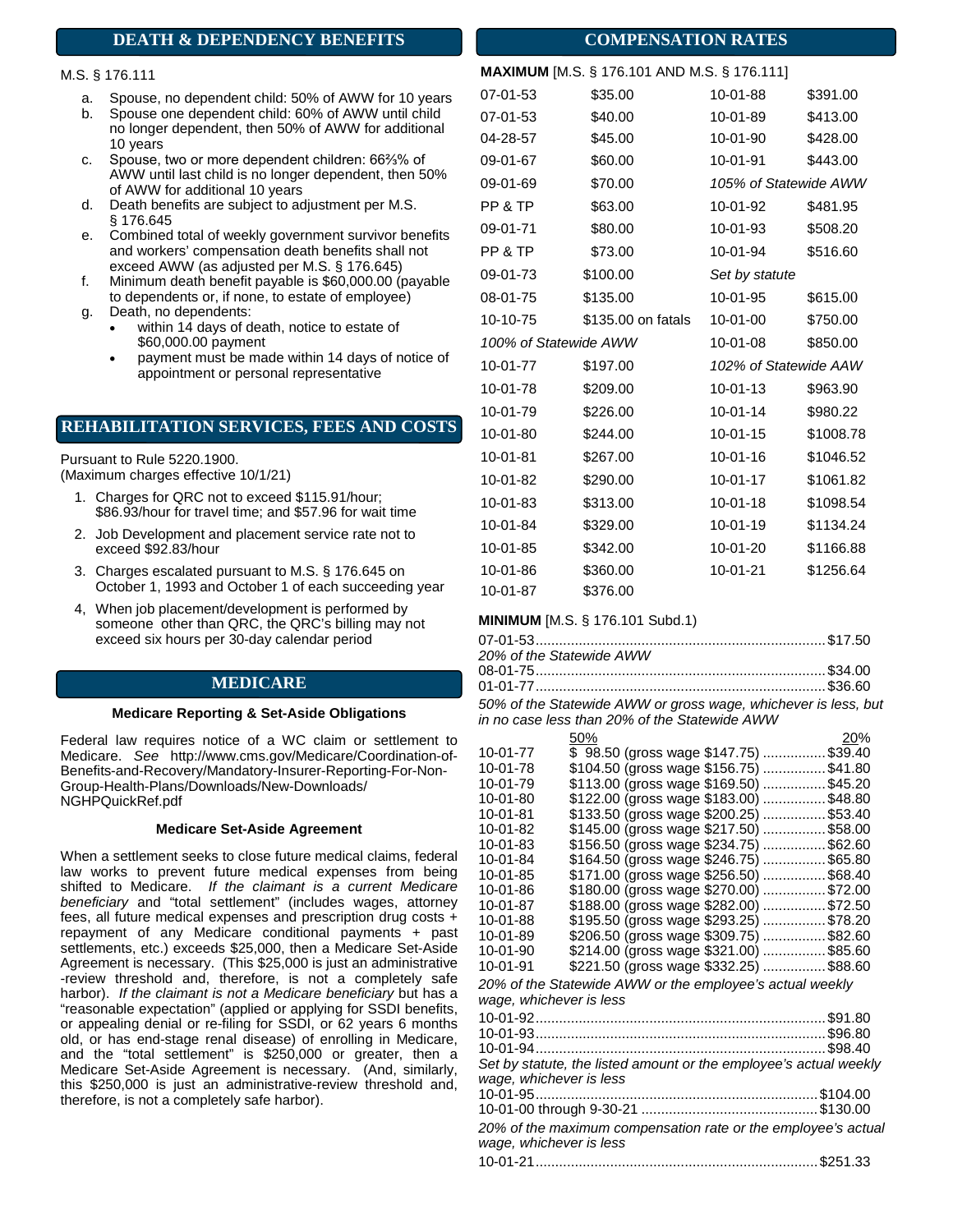# **SPECIAL COMPENSATION FUND**

#### Supplementary Benefits (M.S. § 176.132)

- 1. Eligibility (date of injury controls):
	- a. Prior to 10/1/83: Disabled for at least 104 weeks or total disability 4 years post first date of total disability from same injury
	- b. 10/1/83-9/30/92: After 208 wks of TTD or PTD or if receiving TTD 208 wks from the first date of total disability
	- c. 10/1/92: After 208 wks of TTD or PTD and employee is permanently and totally disabled
	- d. 10/1/95: Supplementary benefits eliminated for injuries on or after 10/1/95

# 2. Schedule

| SUPPLEMENTARY BENEFITS PER MINN. STAT. § 176.132 |  |
|--------------------------------------------------|--|
| (AND PTD MINIMUM PER MINN. STAT. § 176.101       |  |
| FOR INJURIES 10/1/95 AND LATER)                  |  |
|                                                  |  |
|                                                  |  |
|                                                  |  |
|                                                  |  |
|                                                  |  |
|                                                  |  |
|                                                  |  |
|                                                  |  |
|                                                  |  |
|                                                  |  |
|                                                  |  |
|                                                  |  |
|                                                  |  |
|                                                  |  |
|                                                  |  |
|                                                  |  |
|                                                  |  |
|                                                  |  |
|                                                  |  |
|                                                  |  |
|                                                  |  |
|                                                  |  |
|                                                  |  |
|                                                  |  |
|                                                  |  |
|                                                  |  |
|                                                  |  |
|                                                  |  |
|                                                  |  |
|                                                  |  |
|                                                  |  |
|                                                  |  |
|                                                  |  |
|                                                  |  |
|                                                  |  |
|                                                  |  |
|                                                  |  |
|                                                  |  |
|                                                  |  |
|                                                  |  |
|                                                  |  |
|                                                  |  |
|                                                  |  |
|                                                  |  |
|                                                  |  |
|                                                  |  |
|                                                  |  |
|                                                  |  |
|                                                  |  |
|                                                  |  |
|                                                  |  |
|                                                  |  |
|                                                  |  |
|                                                  |  |
| *rounding only applies to supplementary benefits |  |

# **IME FEE/DEPO SCHEDULE**

- 1. Effective date: 12/1/93
- 2. Schedule: Rule 5219.0500
	- a. Selected Charges (maximum charges effective 10/1/21):
		- Review of records \$297.93 first 50 pgs, \$170.24 each additional 50 pages
		- Charge for history from employee and exam: \$468.17
		- X-ray review: \$127.68
		- Charge for diagnosis, analysis, treatment recommendation and report: \$425.61
	- Doctor depo: \$680.97/hr; \$1361.94 minimum (2 hrs) b. IME Cancellations:
		- - 3 business days or more prior to exam: no charge Less than 3 business days before exam: \$680.97
	- c. Doctor depo cancellations
		- 6 business days or more prior to depo: no charge
		- 5th, 4th, or 3rd day prior to depo: \$851.22
		- 2nd day prior to depo: \$1191.71
		- 1 day prior or same day as depo: \$1361.95
- 3. Charges escalated on October 1, 1994 and October 1 of each succeeding year

# **KAISERSHOT FORMULA**

- 1. Per *Kaisershot v. Archer-Daniels Midland Co*., 23 WCD 707 (W.C.C.A. 1966)
- 2. Formula
	- a. Find correct compensation rate and apportionment percentage for each injury
	- b. Multiple respective apportionment % by rate for each injury
	- c. Total the result
	- d. Divide each rate by the total to obtain percentage
	- e. Apply percentage to the rate in effect at the time of the last injury to obtain responsibility of each injury
- 3. Example:

| 1st injury = $$80 \times 45\% =$ | \$36.00 |
|----------------------------------|---------|
| 2nd injury= $$100 \times 55\% =$ | \$55.00 |
| <b>TOTAL \$91.00</b>             |         |

1st injury = 36/91 = 39.56% x 100 = \$39.56 2nd injury =  $55/91 = 60.44\% \times 100 = $60.44$ 1st injury rate = \$39.56<br>2nd injury rate = \$60.44 = 2nd injury rate<br>TOTAL \$100.00

# **MEDICAL RECORD CHARGE/RATE**

- 1. Rule 5219.0100-.0300
- 2. Charges:
	- \$10.00 retrieval fee
	- \$.75 per page
	- Actual postage, MN sales tax & notary fees if requested
	- Must pay for charges within 30 days
	- Retrieval fee not applicable to records provided in support of charges